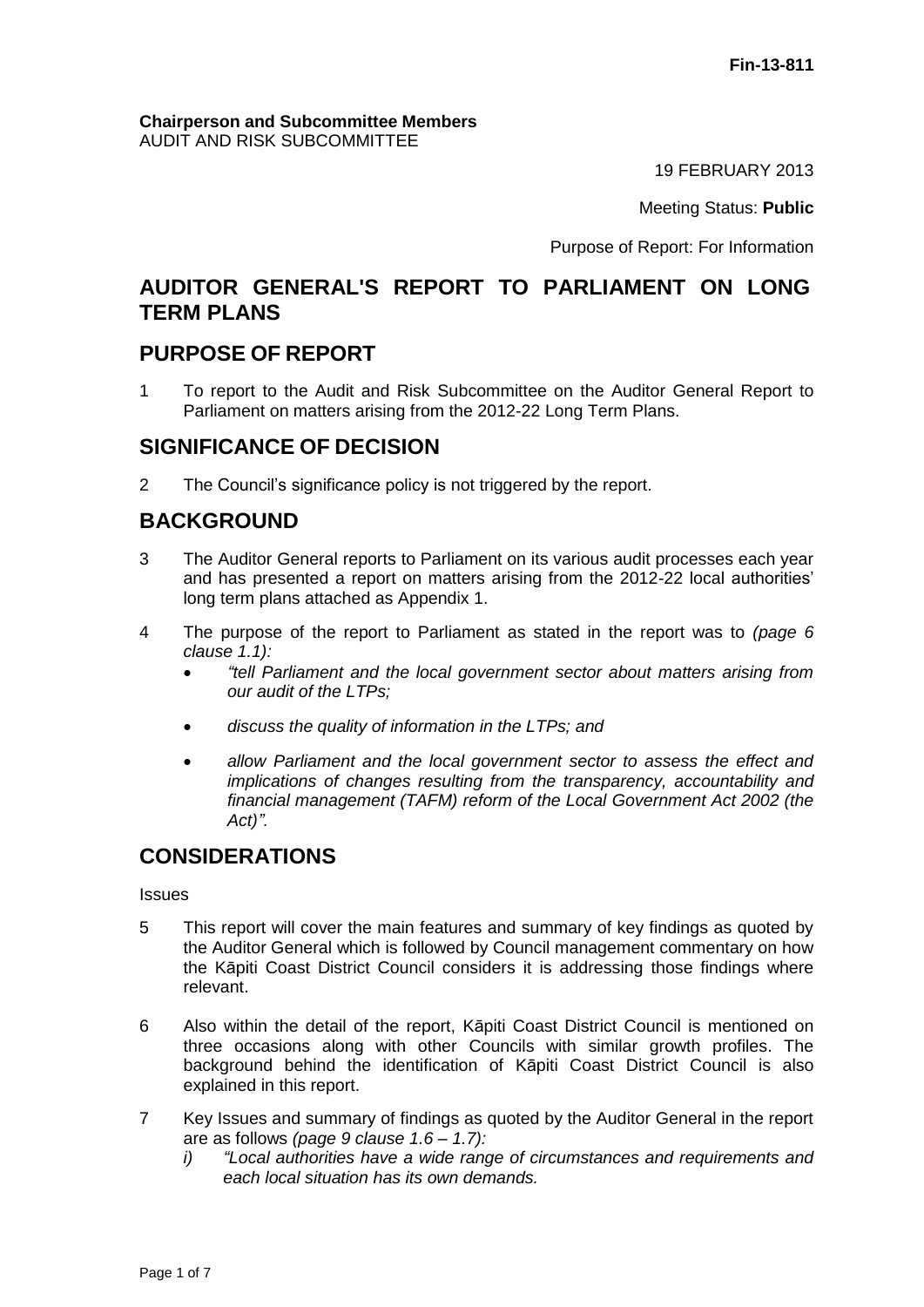*ii) The primary purpose of an LTP is to outline the financial and non-financial circumstances faced by the local authority and the local authority's proposed response to those circumstances. An LTP provides a basis for consultation and decision-making and also helps the community to hold the local authority to account.*

#### *Summary of key findings*

*The new requirement to publish financial strategies was helpful (page 10, clause 1.8)*

- *iii) Helping generate the "right debate" was the new requirement to include a financial strategy in the 2012-22 LTPs. We consider that this requirement improved the way local authorities presented the financial issues in their LTPs. This helped communities to assess the implications of proposed financial decisions during the consultation process.*
- *iv*) *(clause 1.10) Although financial strategies are useful in increasing the quality of information in LTPs, we consider that local authorities could incorporate more assessment of the long-term view, beyond the 10-year scope of the LTP. In our view, local authorities could also explicitly consider the implications of trends, using a wider range of indicators of their long-term financial and non-financial sustainability."*
	- (a) This Council received good feedback from Audit on our Financial Strategy. Our Council is the only Council that has prepared a 20 year Long Term Plan and shows the long term impacts of Council's new capital and asset renewal programme over a 20 year period. Also shown are the impacts of council's aggressive debt repayment programme from year 5 which reduces our total debt from peaking at \$196 million in year 12 and reducing to \$77 million at year 20.
	- (b) When the debt peaks in year 12 at \$196 million, the projected debt/equity ratio is \$12.6% which is well within the 20% debt/equity limit.

*"Local authorities generally are preparing financially prudent LTPs (clause 1.12 to 1.14)*

- *v) Local authorities, by and large, are cautious rather than drastic in their forecast approach to cost containment. Some have forecast "no frills" and "just in time" approaches to infrastructure development that will need very good asset management planning to ensure that current and forecast service levels are not put at risk.*
- *vi) Rates are forecast to increase at an average of 5% annually during 2012-22. Rates are forecast to increase relative to the underlying index of consumer costs (CPI), but decrease relative to overall income growth (as measured by GDP). Operating expenditure, meanwhile, is forecast to increase at an average of 4%, meaning that local authorities are planning to live within their means and with small operating surpluses during the period of the LTPs."*
	- (a) Kapiti Coast District Council's rates are projected to increase by an average of 4.9% over the 20 year period.
- *vii) "In the last two years, local authorities have been good at budgeting for their operations expenditure, but overestimated their likely levels of capital expenditure.*
- *viii) (clause 1.17 to 1.18) Levels of debt are forecast to nearly double during the 10-year period of the LTPs, reaching \$18.7 billion in 2021/22. Auckland Council, Greater Wellington Regional Council and a small group of other local authorities serving our largest urban communities plan to use increased*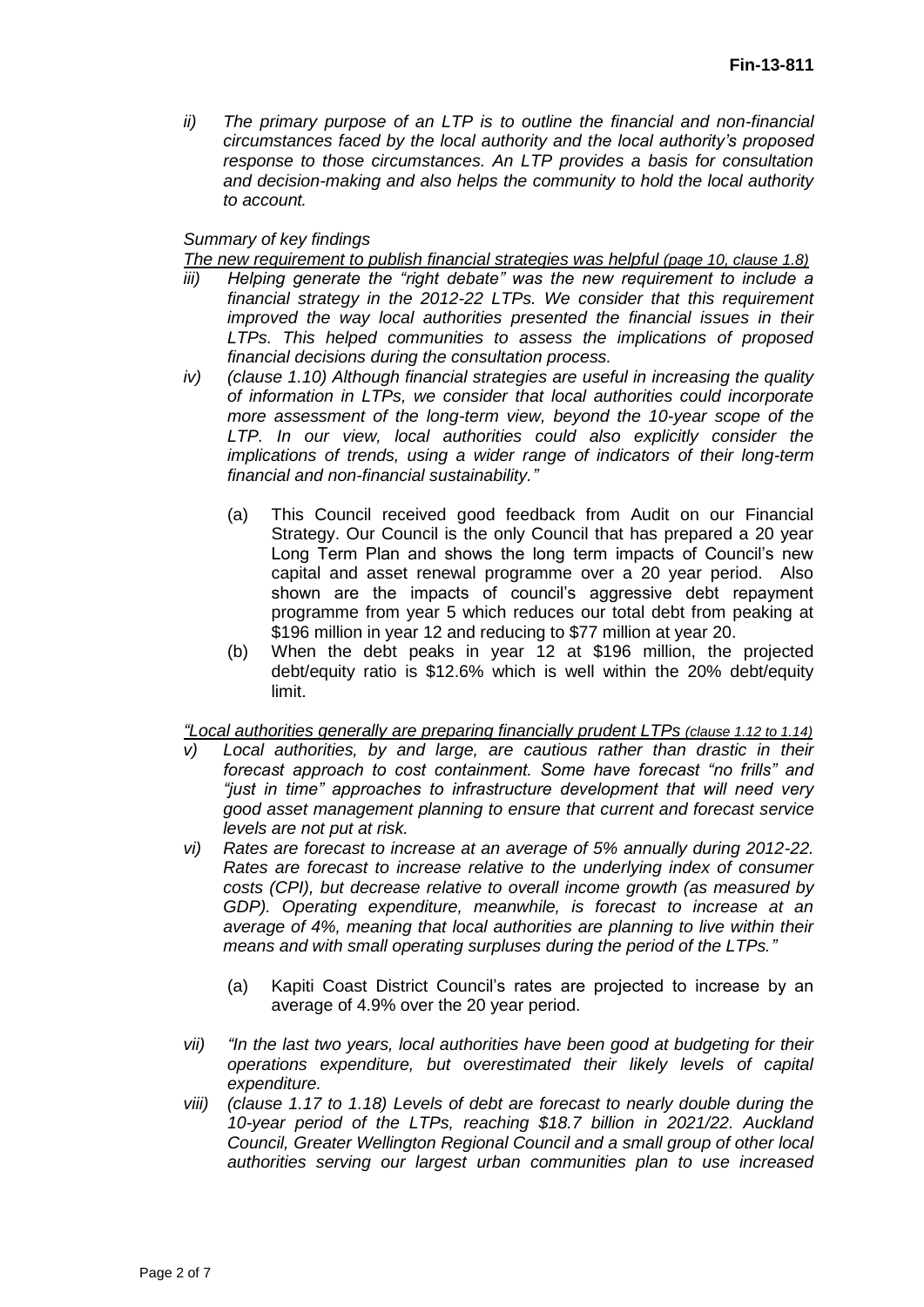*levels of debt to fund large infrastructure projects. Their LTPs forecast doing this within reasonable financial limits and expectations of income.*

- *ix) However, we are concerned that a small number of non-metropolitan local authorities are planning large increases to their debt levels. We assessed these local authorities as financially prudent, but they face greater risks in the accuracy of their forecasting growth patterns and ability to deal with the unexpected as their capacity to respond to shocks reduces."*
	- (a) The Kāpiti Coast District Council does have a large increase in debt levels in the first 10 years which peaks in year 12 (2023/24) at \$196 million. At that point Council's debt/equity ratio is 12.6% which is well within the 20% limit for debt/equity, as set its Treasury Management Policy.
	- (b) Council's net debt to operating income ratio is well within the industry standard set by the Local Government Funding Agency of 250%. Also this Council excludes vested assets and development contributions from the total operating income used in this calculation in line with credit rating agency standard practice.
	- (c) This Council has been very conservative in its projected levels of growth and also the level of development contributions it has budgeted to receive. Generally these budgets have been set at the lower end compared to trends in prior years and they are only forecast to increase on a very gradual basis as growth returns slowly in the economy.
	- (d) With Council's aggressive debt repayment programme from year 5 the peak debt of \$196 million reduces to \$77 million at the end of 20 years. This increased debt repayment programme can be funded while still holding rates increases at an average of 4.9% over the 20 year period (1.6% above the Local Government inflation of 3.3% on average).
- *x) (clause 1.21) "Overall, we concluded that all local authorities had prepared LTPs that are financially prudent. For eight LTPs, we used an emphasis of matter paragraph in the audit report to highlight certain assumptions or risks related to the financial strategies that those local authorities are using to achieve their plans."*
	- (a) The Kāpiti Coast District Council had a clear Audit opinion for the 2012 LTP.
- *xi) (clause 1.31) "The processes that local authorities used to consult on their LTP were, by and large, suitable."*
- 8 The Auditor General's Report specifically mentions Kāpiti Coast District Council on three occasions. Council's management commentary is provided in the background and explanations as appropriate.

Analysis of the Financial Data - Comparison of actual to budgeted net cashflows from operations.

- 9 The Office of the Auditor General (OAG) compared the actual net cashflow from operations for the 2009/10 and 2010/11 year with the budgeted net cashflows as per the 2009 LTCCP) from operations.
- 10 The 2010/11 year was year two of the 2009 LTCCP and circumstances had changed over that period. The OAG quote *(page 58, clauses 4.35 – 4.37)*:

*"As sector norms, these percentages reflect moderate variability between individual local authorities, with higher variability in 2010/11. The average in both years was 95%, which means that local authorities spent less, or that*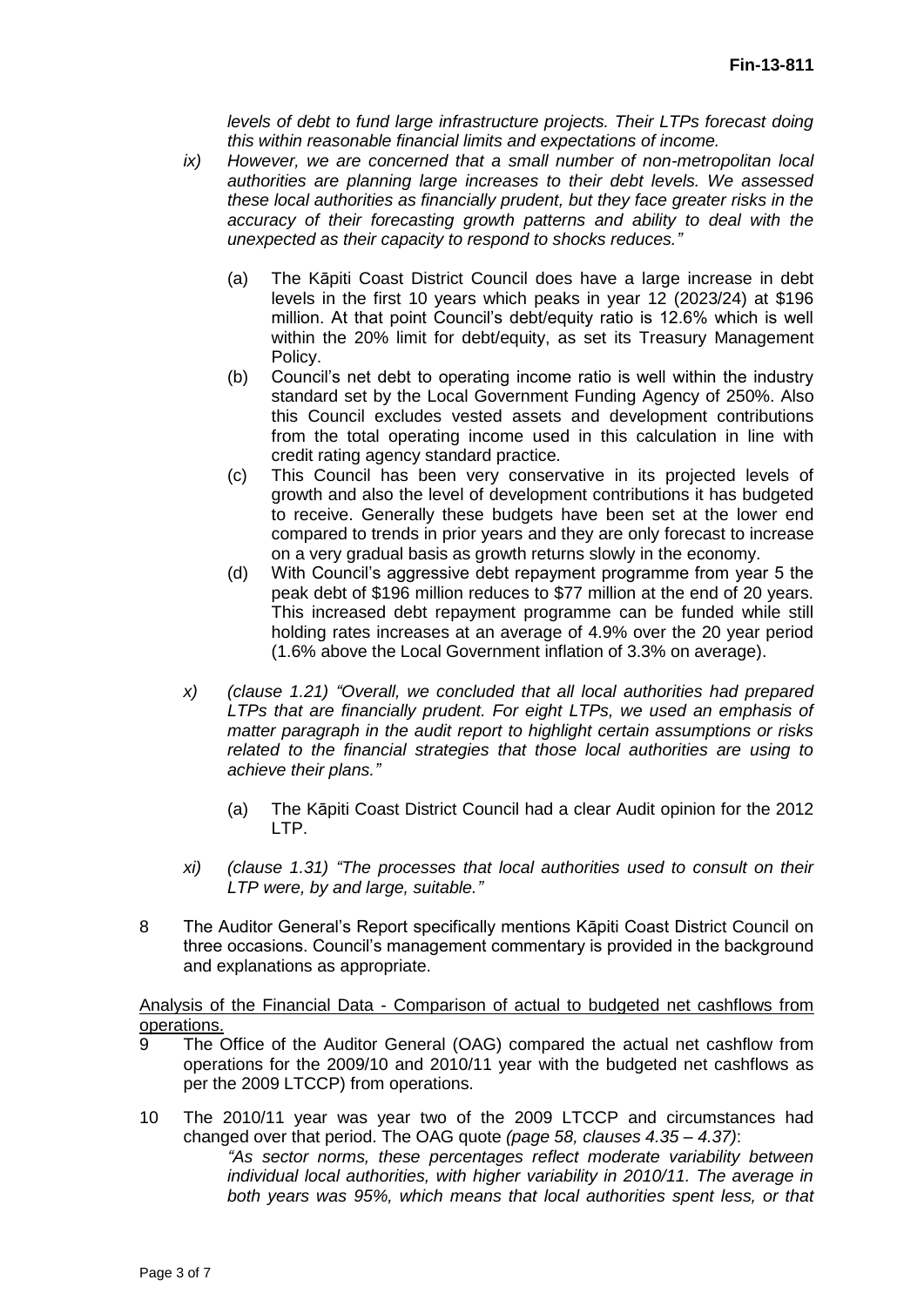*their revenue was higher than what they budgeted for, but that they still achieved a positive net operating cash flow. Most local authorities had results within the sector norms.*

*We consider an overall sector average of 95% to be a very good result, given the large and diverse operations that local authorities manage. However, there is room for any organisation that is not fully meeting its budget to improve performance. We encourage local authorities to work on reducing the variance, but we consider that the performance demonstrated by this small two-year sample does not indicate a significant issue for the sector.* 

*Local authorities that fell outside the sector norm (significantly exceeding their budgets in both financial years) were Greater Wellington Regional Council and Kapiti Coast District Council. We did not identify a common reason for this, but a slowdown in growth-related capital expenditure might have influenced the level of interest on debt and also amounts paid to suppliers. Greater Wellington Regional Council's results reflected the timing of when it received central government subsidies for its public transport activities. Otago Regional Council was below the sector norm in those financial years because it budgeted for negative cash flows.*"

- 11 The KCDC Net Operating Cash flows were in excess of budget for both 2009/10 and 2010/11. The net cash surplus only shows the cash surplus as at 30 June each year and does not include the expenditure accruals invoices for work completed by 30 June but not paid until July.
- 12 It is difficult to understand why the OAG has analysed the cash position as at 30 June rather than the accrual because the accrual position reflects what expenditure is being committed and actioned up until 30 June and revenues that needed to be recognised in the period up to 30 June each year. The cash position just tells you the cash situation as at one date, 30 June it does not tell you what the financial position of councils are in terms of the actual end of the financial year which must include accruals.
- 13 Nevertheless the reason for the excess cash flow compared to budget in 2009/10 related to unbudgeted revenue associated with the old Western Link expressway of \$1.7m received from NZTA. These funds related to investigation works associated with the 'best' route through the district.
- 14 The reason for the excess cash flow compared to the budget in 2010/11 related to a higher level of accruals which are unpaid invoices that relate to 2010/11 period. This has the effect of increasing the Net Operating Cash flow because we have not released the cash to the relevant suppliers. This is a timing issue.
- 15 Discussions will be held with the OAG as to why they are undertaking financial analysis on a cash basis rather than an accrual basis.
- 16 Debt Increases *(page 30, clause 2.81) "We also note that other local authorities with high gross debt increases are metropolitan local authorities, such as Wellington City Council and Tauranga City Council, or local authorities facing growth, such as Kāpiti Coast District Council, Queenstown-Lakes District Council and Tasman District Council."*
- 17 The Kāpiti Coast District Council is grouped with other higher growth local authorities who are facing higher gross debt increases over the period 2012/13 to 2021/22 due to the impact of growth.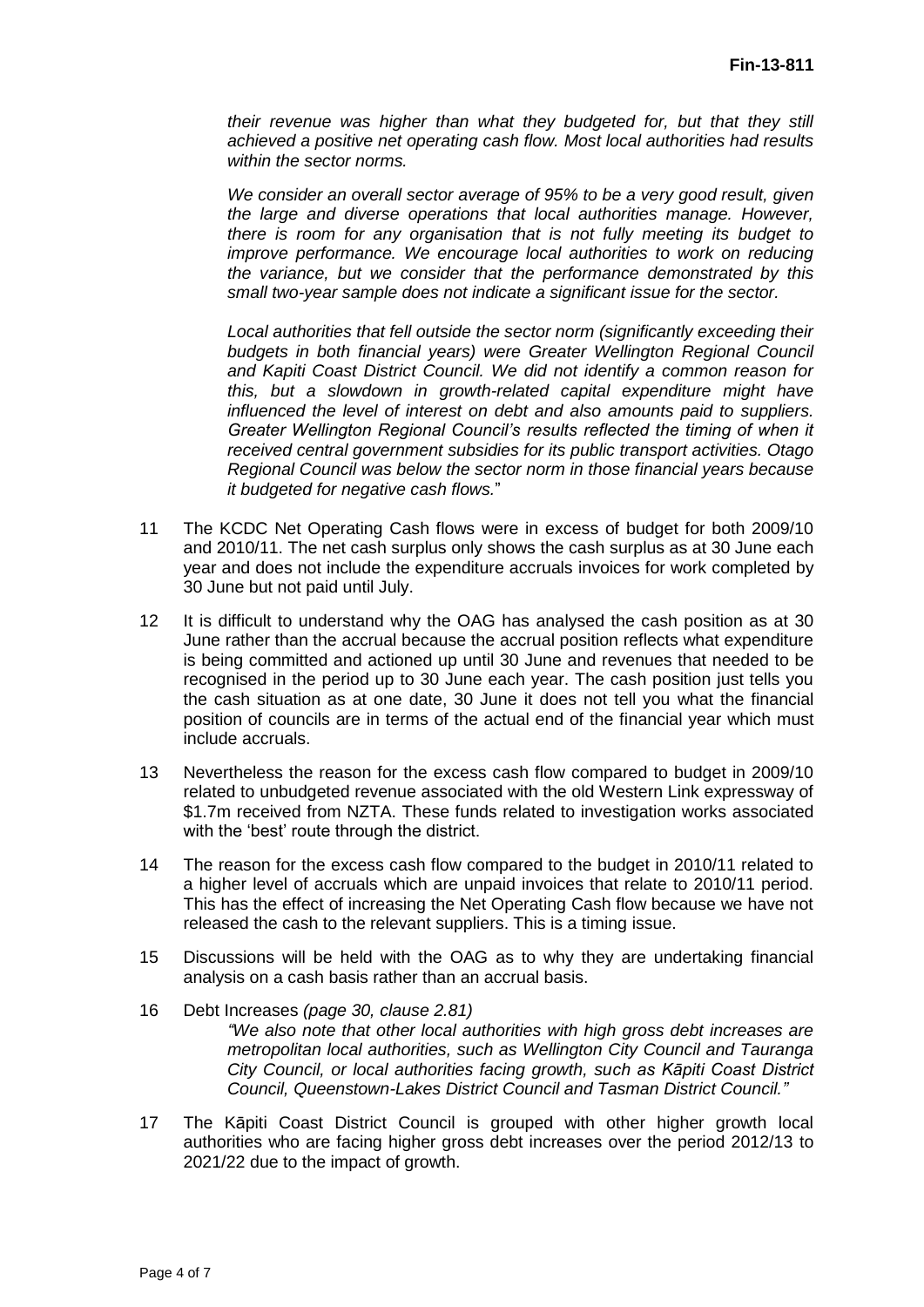## **Non-Financial Issues**

18 The Audit Office commented on incorporating a long-term view. They said *(page 10, clause 1.10)*:

*"Although financial strategies are useful in increasing the quality of information in LTPs, we consider that local authorities could incorporate more assessment of the long-term view, beyond the 10-year scope of the LTP. In our view, local authorities could also explicitly consider the implications of trends, using a wider range of indicators of their long-term financial and nonfinancial sustainability."*

- 19 This Council has considered a longer-term view and this was incorporated by producing a 20-year LTP.
- 20 The Audit Office also commented on the length of LTPs *(page 96, clause 6.31)*: *"Not all local authorities took advantage of the TAFM changes that allowed them to produce shorter LTPs. Some local authorities kept the full policies in the LTP because they were consulting on changes to them or were integral to a consultation issue in the LTP. For others, it was not clear why local authorities kept them in. We have assumed that it might have been convenient for the local authority to partly roll over the content of the 2009-19 LTPs than to change the structure of their LTP to match the changes to the*  legislation, particularly if the policies had not changed. It is more challenging *to produce a concise and focused LTP than a long one."*
- 21 This Council kept the full policies in the LTP. The primary reasons were: the updated polices required consultation; the inclusion of policies was in keeping with the principle of absolute transparency; and it enabled easy access to all relevant information (without relying on internet access). In addition restructuring the LTP into three parts produced a more focused document with clear access to information.
- 22 This Council is grouped with other higher growth Councils which are projecting to have higher rates due to the impact of growth on the provision of additional infrastructure.

Further comment by OAG *(page 84-85, clauses 5.97-5.98)*

23 *"Trends in average rates per head of population, by group size*



24 *Trends in rates charged for each person during the 10 years of the 2012-22 LTPs are broadly consistent between size groups, but the smaller local authorities start from a slightly higher base (see Figure 23). Group 4 has the highest growth trend*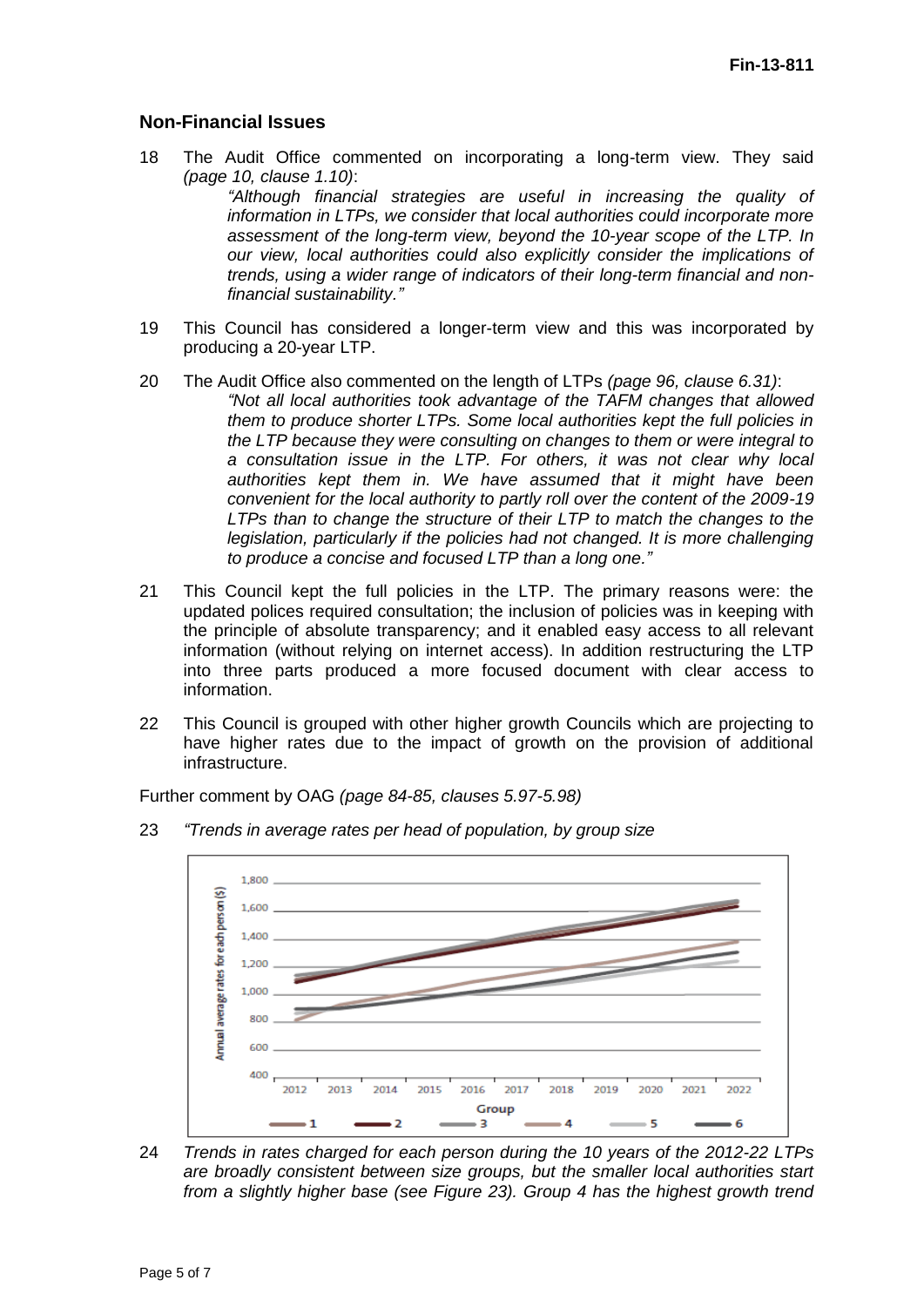*(particularly in the early years), because it includes some non-metropolitan areas experiencing growth, such as Selwyn District Council, Upper Hutt City Council, Nelson City Council, Tasman District Council, Waimakariri District Council, and Kapiti Coast District Council.*

- 25 *When we adjust for GDP growth, which is our best proxy for growth in income, the trend reverses. Figure 24 discounts rates by increases in GDP, and shows a flat or downward trend in all but Group 4 (and even Group 4 is flat after the first year). In other words, rates might not take up an increasing proportion of personal income during the LTP period."*
- 26 Using debt to total revenue to assess the prudence of local authority debt *(page 33, clauses 2.91- 2.95) "Local authorities often use debt as a proportion of total revenue (sometimes based on net debt) as a key limit against which they limit debt increases. Auckland Council has the highest stated limit at 275% (which is calculated on a net debt basis). The financial strategies of the local authorities with the highest dollar value debt generally focus on reducing their proportion of debt to revenue during the LTP period.*

*We calculated a proportion for the sector using gross debt to total revenue by year, because using gross rather than net debt is a more conservative measure. The local authority with the highest proportion was Taupo District Council. In 2012/13, Taupo District Council's proportion of debt to total revenue is 258%. It is forecast to steadily decline during the LTP period to 154% by 2022. Hamilton City Council also begins with a high proportion of 237% in 2012/13, declining to 166% by 2022.<sup>9</sup>*

*In contrast, Auckland Council has forecast the highest proportion of debt to total revenue in 2021/22 at 246% – an increase from 193% in 2012/13.*

*We understand that the general intent of the measure of debt to total revenue is to assess the amount of annual revenue required to repay debt at a point in time. However, we question the value of this as a measure. In many instances, there are items within total revenue that do not reflect actual cash that could be made available to repay debt (such as vested assets). Also, most of the revenue received from rates and government subsidies is required to meet the costs of either agreed projects or annual operational costs for delivering essential services (such as the costs of electricity to operate wastewater pump stations). These costs could not be diverted to fully repay debt in any one year without cutting off essential services.*

*We acknowledge that many local authorities nevertheless use this measure because it is employed or required by credit rating agencies, including LGFA."*

27 The Kāpiti Coast District Council in its calculation of net debt to total operating revenue excludes vested assets and development contributions from the total operating revenue. This is because the credit rating agencies also do not include these when they assess Councils for credit rating. If other Councils are including non-cash assets and revenue that could not be used to repay debt then they are understating their net debt to operating revenue ratios.

### **Financial Considerations**

28 The financial considerations are covered in this report.